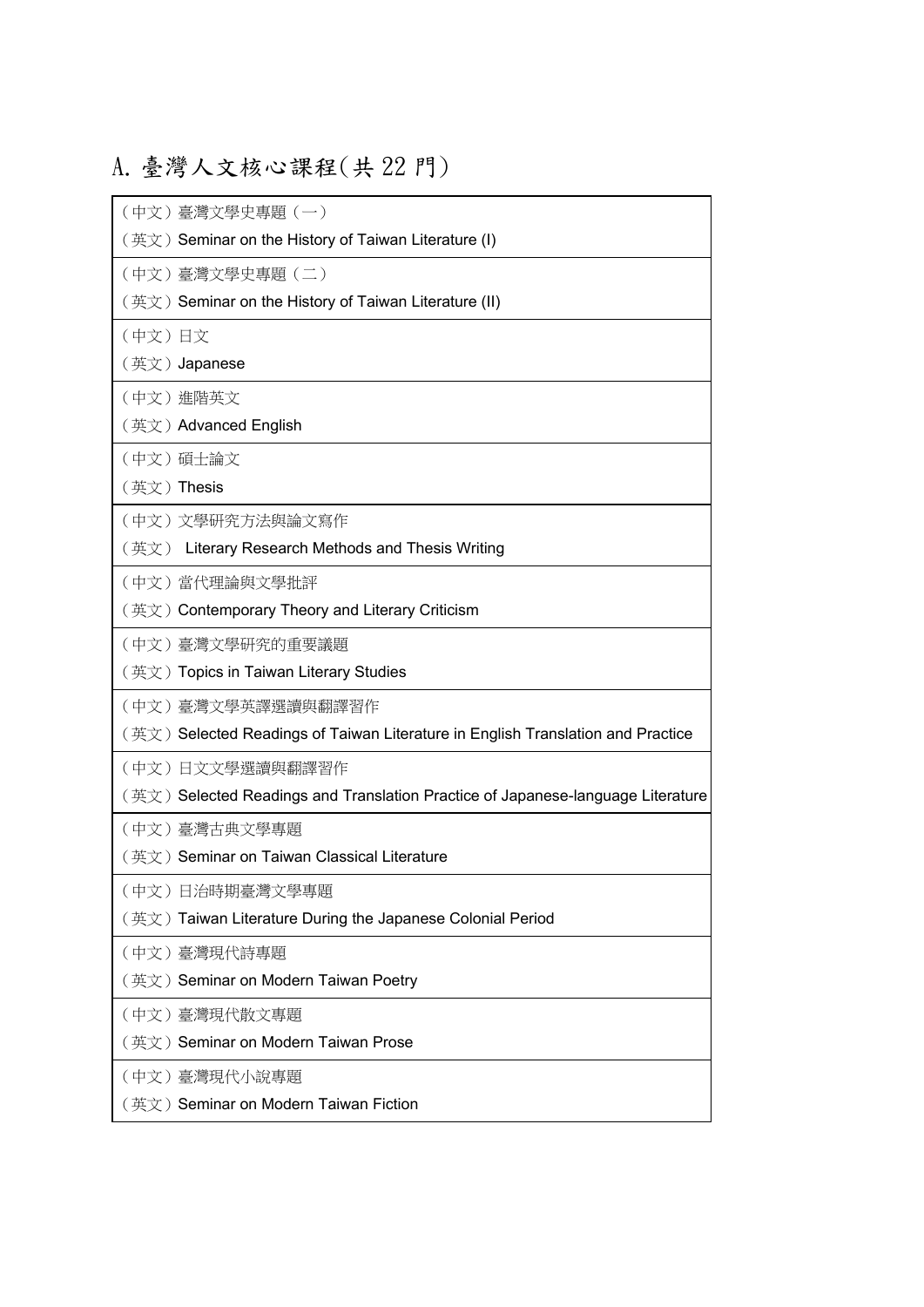| (中文)臺灣當代文學專題                                    |
|-------------------------------------------------|
| (英文)Seminar on Contemporary Taiwan Literature   |
| (中文)臺灣史專題                                       |
| (英文) Seminar on Taiwan Historystory             |
| (中文)文學與歷史專題                                     |
| (英文)Seminar on Literature and Hi                |
| (中文)臺灣女性小說專題                                    |
| (英文) Seminar on Novels by Taiwan Women Writers  |
| (中文)臺灣文學與生態環境研究                                 |
| (英文)Taiwan Literature and Environmental Studies |
| (中文) 臺灣原住民文學與文化                                 |
| (英文)Taiwan Indigenous Literature and Culture    |
| (中文)臺灣劇場專題                                      |
| (英文)Seminar on Theatre in Taiwan                |

## B.跨國文化研究(共 16 門)

| (中文)跨國脈絡下的臺灣古典文學研究                                                          |
|-----------------------------------------------------------------------------|
| (英文)Studies in Taiwan Classical Literature in Transnational Contexts        |
| (中文)臺灣文學與中國文學比較                                                             |
| (英文)Comparative Study of Taiwan Literature and Chinese Literature           |
| (中文)日人在臺漢文學專題(1895-1945)                                                    |
| (英文)Seminar on Chinese Literature by Japanese Writers in Taiwan (1895-1945) |
| (中文)臺灣與東亞文學                                                                 |
| (英文)Taiwan and East Asian Literary Studies                                  |
| (中文)臺灣與亞洲大眾文學研究                                                             |
| (英文)Studies in Taiwan and Asian Popular Literature                          |
| (中文)全球流行文化在臺灣專題                                                             |
| (英文) Seminar on Global Popular Culture in Taiwan                            |
| (中文)國際知名學者工作坊 (一)                                                           |
| (英文) Workshop with International Scholars (I)                               |
|                                                                             |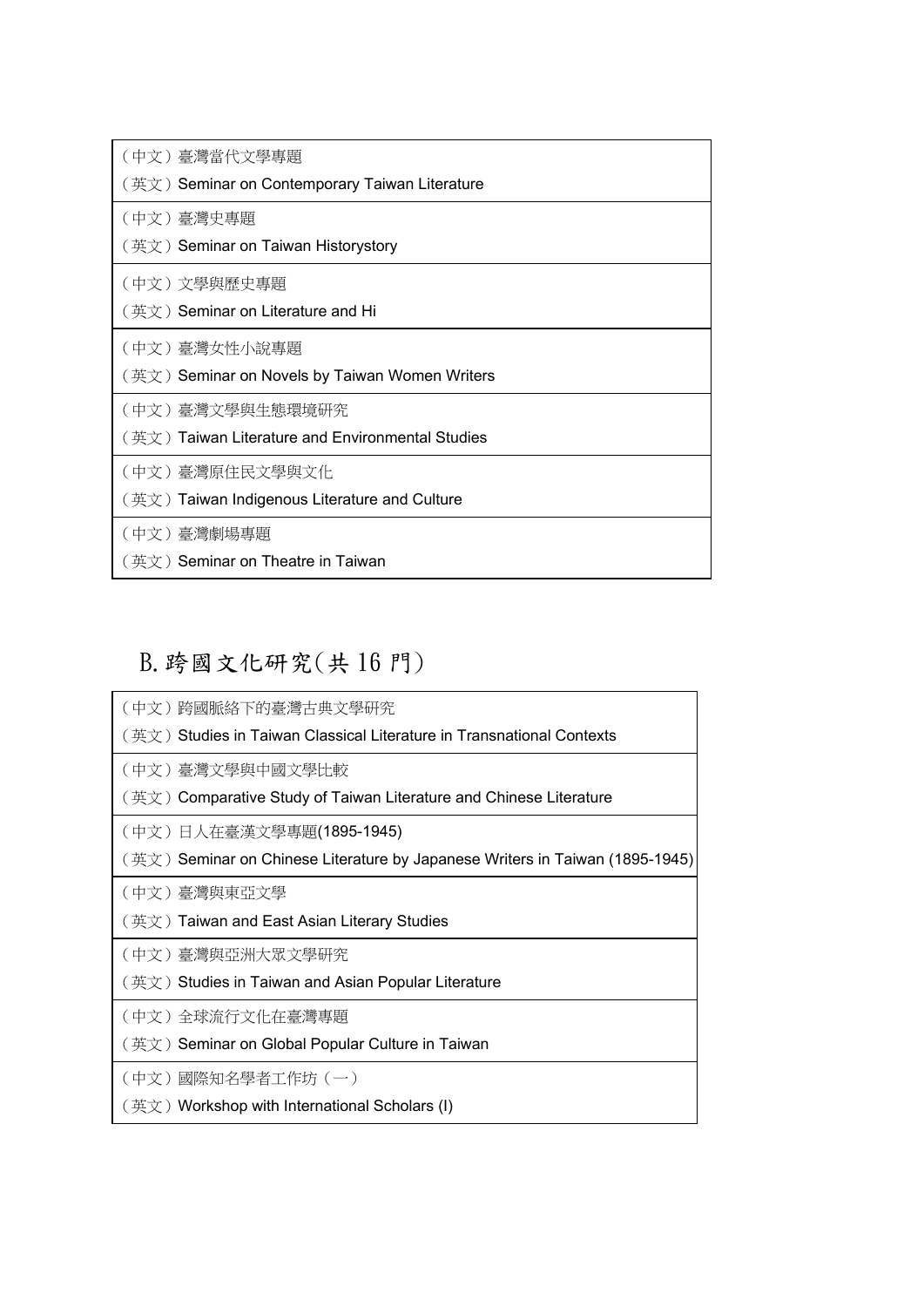| (中文)國際知名學者工作坊 (二)                                   |
|-----------------------------------------------------|
| (英文) Workshop with International Scholars ( $\Pi$ ) |
| (中文)臺灣文化與全球化議題                                      |
| (英文) Taiwan Culture and Globalization               |
| (中文)臺灣文學與文化翻譯                                       |
| (英文) Taiwan Literature and Cultural Translation     |
| (中文)臺灣與第三世界文學                                       |
| (英文) Taiwan and the Third World Literature          |
| (中文)翻譯與跨國文化研究                                       |
| (英文) Translation and Transnational Cultural Studies |
| (中文) 華語語系文學研究                                       |
|                                                     |
| (英文) Sinophone Literature Studies                   |
| (中文)跨國認同專題                                          |
| (英文)Seminar on Transnational Identities             |
| (中文)臺灣文學與世界文學                                       |
| (英文) Taiwan Literature and World Literature         |
| (中文)臺灣文學與現代主義                                       |

## C.數位與影像(共 12 門)

| (中文)臺灣與亞洲電影研究                                |
|----------------------------------------------|
| (英文)Taiwan and Asian Cinema Studies          |
| (中文)臺灣紀錄片研究                                  |
| (英文)Studies in Taiwan Documentary Films      |
| (中文)島嶼文學與紀錄片                                 |
|                                              |
| (英文) Island Literature and Documentary Films |
| (中文)華語電影專題                                   |
| (英文) Seminar on Chinese Language Films       |
| (中文)臺灣文學傳播專題                                 |